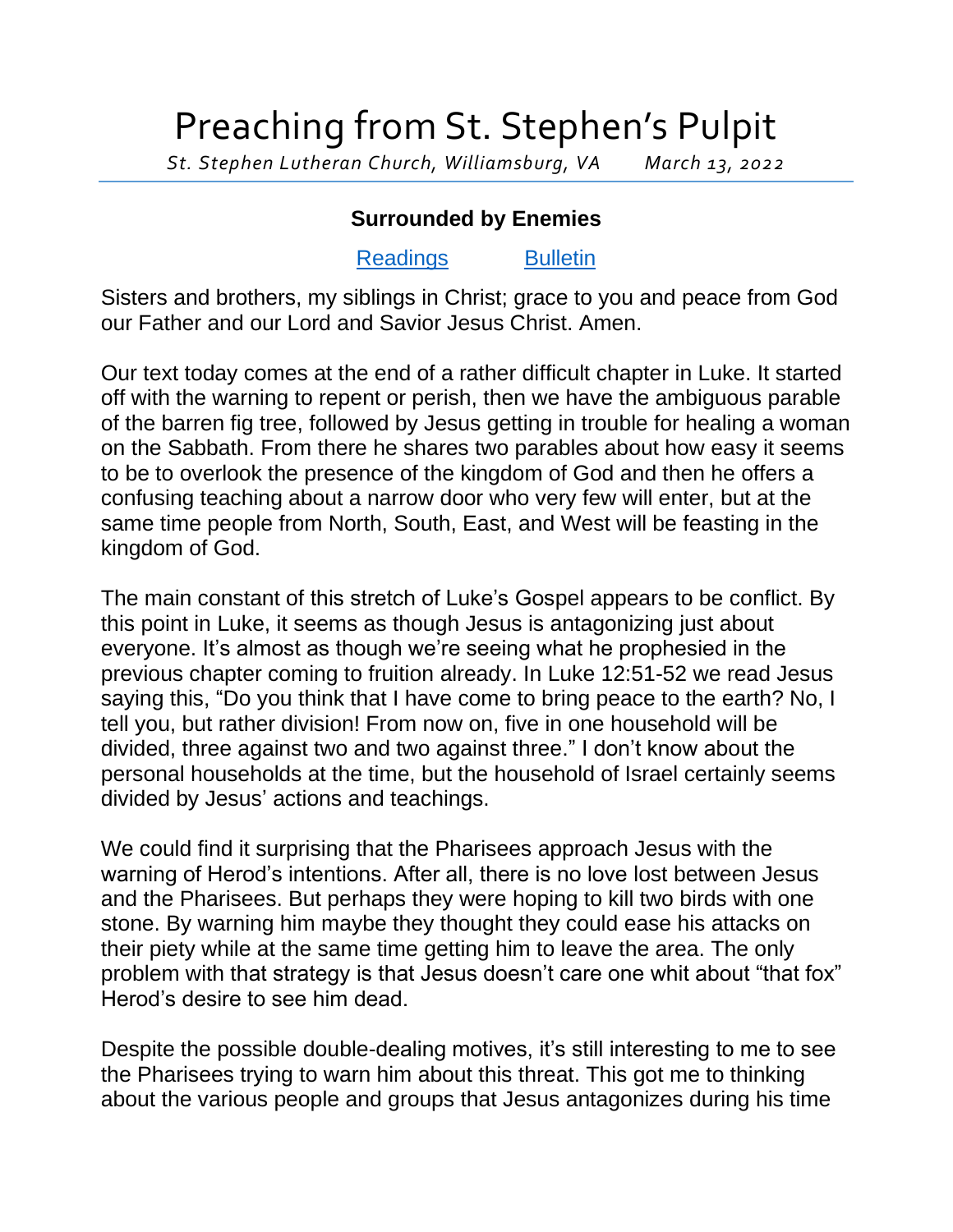on earth. Our text today lifts up two of them: the Pharisees and Herod. But there are plenty of others! Just in Luke's Gospel we could add these others to the list: the Sadducees, the elders, the chief priests, the scribes, the temple police, Pilate, the Roman soldiers, and at the end, even the crowds. Jesus seems to be an equal opportunity antagonizer!

This should come as absolutely no surprise given how Luke's Gospel starts. I've pointed out to you before the juxtaposition Luke uses in the first couple of chapters between the great and glorious Roman Emperor and lowly Mary and Joseph. Then we have the magnificat, that beautiful poem inspired by the Holy Spirit that also illustrates the sort of person Mary's child, God's only Son, will be. The sort that turns the world upside down!

We may not even realize the full extent of Jesus' antagonism since we are so far removed from that time and culture. But to give you a little insight, let's examine some of these players and how Jesus antagonizes them. We'll start with the Pharisees since they appeared in our reading today. The Pharisees are one of the precursors to what will eventually become Rabbinical Judaism.

The origins of the Pharisee movement seem to be grounded in the Babylonian exile. Once the Temple was destroyed, along with much of the artifacts and scrolls it contained; a group of priests set about putting together what will eventually become the Hebrew Bible. The Temple will be rebuilt by Cyrus the Great which leaves a bad taste in many Israelite's mouths. So, we have a group of priests who have sort of "re-discovered" the Torah and the teachings of the prophets, along with a Temple whose sanctity is in doubt because of foreign influence. Out of this situation arises the Pharisees who reject much of the Temple/sacrifice system and begin to teach their own, strict interpretation of the Torah that was heavily focused on purity. Depending on your point of view they were either traditionalists, wanting to focus on the Torah, or anti-traditionalists, rejecting the Temple system that had been in place for centuries.

Then there's Herod. We don't need to spend as much time on him as his story is a common one for rulers of his time. He was a corrupt, puppet-king who had to bend to the will of Rome. But so long as Rome got its taxes Herod was relatively free to exercises his will in his kingdom however he liked. He got in some trouble with John the Baptizer over his coveting his brother's wife, Herodias. In chapter 23 when Jesus appears before him, Herod will mock him and have him beaten when Jesus refuses to perform a sign for him.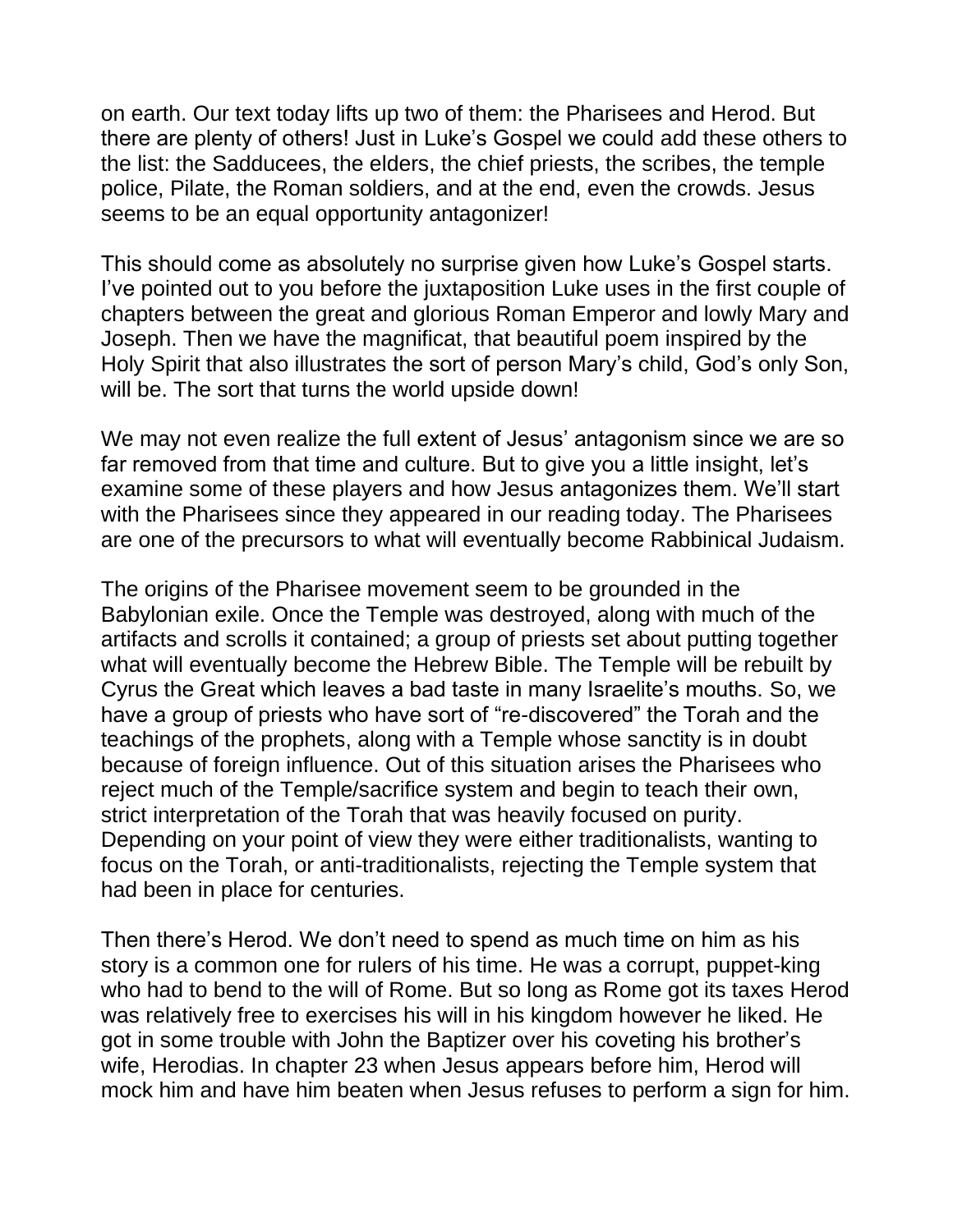So, in our reading alone we have enemies arrayed against Jesus that represent political power on one hand, and reforming religious power on the other. But wait, there's more! Jesus also antagonizes the chief priests, scribes, and Sadducees who represent the established, traditional religious power. Now perhaps Jesus doesn't directly antagonize Pilate in Luke's version of his trial, but he also seems uninterested in engaging with him at all. The other Gospels, John in particular, bear witness to tension between Jesus and Pilate. But I am confident in saying that Jesus has little interest in supporting the Roman Empire.

I guess what I'm trying to point out is the breadth of the enemies facing Jesus. They represent a wide variety of perspectives and agendas. And there are likely some elements in what they have to say that Jesus may have even agreed with. But there is one common thread amongst them all that, I believe, leads to Jesus' antagonism towards them, that is, the exercise of power over others.

Each of these groups enjoyed elevated status in the society of the time. Each of these groups had power over others, some even had the power of life and death over others. And, as has been proven true through all of human history, power tends to corrupt those who wield it. Each of these groups not only had power over others, but they were all perfectly willing to wield that power in terrible ways. The Temple system had perfected the art of fleecing people who were trying to offer sacrifices there. The Pharisees, and other groups, were so focused on purity that they happily judged others and shunned those who were less pure than they. Historical records indicate the Pilate will eventually be removed as governor because he was a little too violent (which is saying something for the Roman Empire) and caused several revolts due to his abuse of power.

In response to all of this power arrayed against him: political power, established religious power, reforming religious power, law enforcement, and even the fickle crowds; what image does Jesus draw on? A mother hen trying to gather her wayward chicks and protect them. Protect them from what? Well, if you've ever watched baby chicks, you'll know it's to protect them from outside threats, sure; but it's also to protect them from themselves. Baby chicks, after all, are none to bright and will happily walk right into a pit full of snakes.

What Luke is making clear to us is that God is concerned with saving us from all threats, including ourselves. God knows that left to our own devices we will